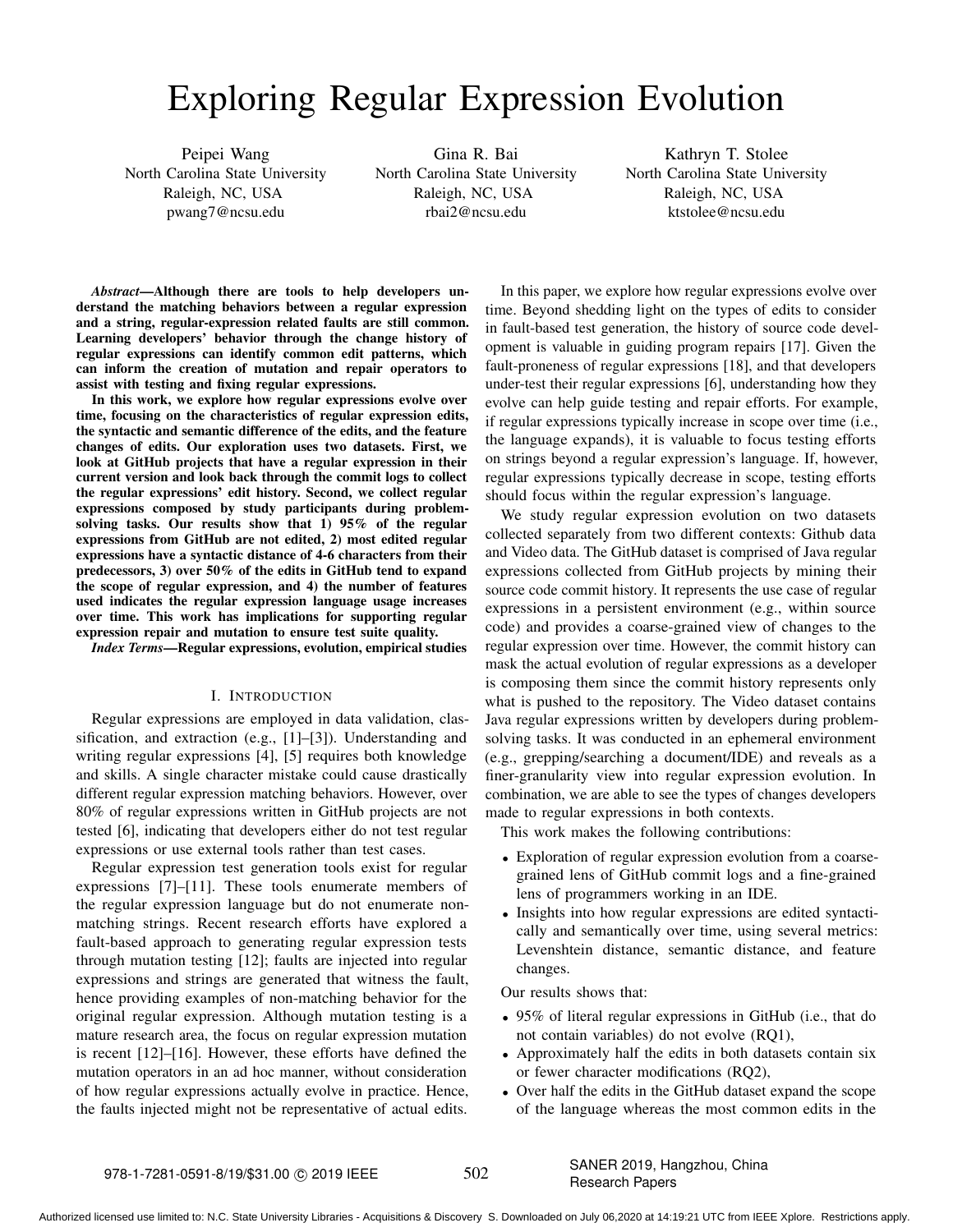Video dataset create a disjoint language (RQ2), and

• Most edits in the GitHub and Video datasets involve adding and/or removing 4-6 language features (RQ3).

While most regular expressions do not change, understanding the common changes, and the changes to the language, provides valuable insights for designing mutation operators to assess the quality of test suites and for repairing faulty regular expressions, two promising directions of future work.

# II. MOTIVATION

While we show later that a majority of regular expressions do not evolve (see Section VI), prior work indicates that regular expression bug reports abound [19] and that regular expressions are under-tested [6]. In exploring bug reports on regular expressions, we find evidence that regular expressions often evolve through refactoring (i.e., the language is the same), and that edits tend to involve many different mutation operators at once. This provides evidence that understanding evolution is important for test generation and repair.

#### *A. Regular Expression Equivalence*

A regular expression is a language to describe a set of strings it can match, and there is usually more than one way to express it. For example, a digit can be described as a character range  $[0-9]$  and can also be described using shortcut  $\dagger$ d. A word character expressed in  $\wedge w$  is equivalent to  $[A-Za-z_0-9]$ . Sometimes, bug reports require resolution through semanticspreserving transformations that improve performance rather than edits to regular expression behavior.

In one bug report [20], all regular expression capturing groups are changed to non-capturing groups (e.g.,  $(\r\ln|\r|\ln|\f)$  to  $(?:\r\ln|\r|\ln|\f)$  to avoid back tracking so the scope of the regular expression is not changed by the mutation. In another example [21], regular expression  $(\N\ldots)$  is changed to  $[^{A-Za-z}]$  for better regular expression readability. (To clarify,  $\setminus \mathbb{W}$  is equivalent to the negated character class  $[^{^{\circ}A-Za-z_0-9}]$ , and  $\setminus \d$  is equivalent to  $[0-9]$ ; making  $[0-9]$  valid in the desired character class; the underscore is treated similarly).

These provide evidence that not all edits modify the behavior, and thus not all testing efforts should focus on matching behavior [6], but rather on performance and understandability.

#### *B. Regular Expression Feature Changes*

The state-of-the-art literature on fault-injection [22] and fixing regular expressions [13] uses simple faults. However, fixing regular expressions in bug reports often involves more than one feature. For example [20], the regular expression

 $[+|-]?\\\d*\\\.\?\\d+([a-z]+|-\$ is changed to  $[+|-]$ ?+(?:\\d++(?:\\.\\d++)?+|\\.\\d++)(?:  $[a-z]++|$  %) ? +.

In this example, greedy quantifiers (e.g.,  $[+|-]$ ? and  $\setminus \dagger$ ) are changed to possessive quantifiers (e.g.,  $[+]$ - $]$ ?+ and  $\setminus$   $\setminus$  d++) seven times, and the capturing group is changed to a non-capturing group.

Understanding the types and frequencies of edits in a regular expression's evolution can shed light on how to guide faultinjection test generation and repair.

# III. RESEARCH QUESTIONS

We explore regular expression evolution with respect to syntactic and semantic measures for the purpose of exploration. Here, we consider the regular expression string itself, referred to as  $r_1$  or  $r_2$ , and the languages described by the regular expressions,  $L(r_1)$  and  $L(r_2)$ . Evolution is explored in the context of two datasets: one from the commit histories of projects on GitHub, and one from screencasts of programmers solving regular expression tasks. Our research questions are:

RQ1: *What are the characteristics of regular expression evolution?*

We explore the number of edits as each regular expression evolves, the invalid regular expressions on edit chains, and the phenomenon of regular expression reversions when the same regular expression appears multiple times.

RQ2: *How similar is a regular expression to its predecessor syntactically and semantically?*

We explore syntactic similarity with the Levenshtein distance [23] between regular expression strings. Regarding semantic similarity, for a regular expression  $r_2$  that evolves from  $r_1$ , we empirically measure the overlap between the languages (i.e.,  $L(r_2)$  and  $L(r_1)$ ).

RQ3: *How do the features change in the evolution of a regular expression?*

We explore the features that are most frequently added, removed, or changed over the whole datasets.

#### IV. ANALYSIS

A series of edited regular expressions over time is called an *edit chain*. The *top* of the chain is the most recent version of the regular expression, whereas the *bottom* of the chain is the oldest version. The *length* of the chain is the number of regular expressions in it, and the number of edits in the chain is *length -1*. The bottom of the chain is  $r_1$  and the top is  $r_k$  for some length  $k$  of the chain. For  $r_i$  its *predecessor* is  $r_{i-1}$  and its *successor* is  $r_{i+1}$ . The similarity is described between *pairs* of adjacent regular expressions in the edit chain, referred to generically as an *edit*. More generally, we compare an edited regular expression  $r_i$  that evolved into its successor,  $r_{i+1}$ .

For a running example in this section, consider the regular expressions,  $r_1$  and  $r_2$ :

$$
r_1 = \mathtt{caa?a?b}
$$

 $r_2 = c(0,2)$  aa?b

The languages of  $r_1$  and  $r_2$  are both finite, and enumerated below, with overlapping strings between  $L(r_1)$  and  $L(r_2)$ bolded for clarity:

 $L(r_1) = \{$ "cab", "caab", "caaab"}

 $L(r_2) = \{$ "ab", "aab", "cab", "caab", "ccab", "ccaab"}

Next, we describe how the similarities and differences are measured syntactically and semantically and then describe how feature changes are represented in the feature vector. In the end, we provide our implementation details and a discussion of the limitations.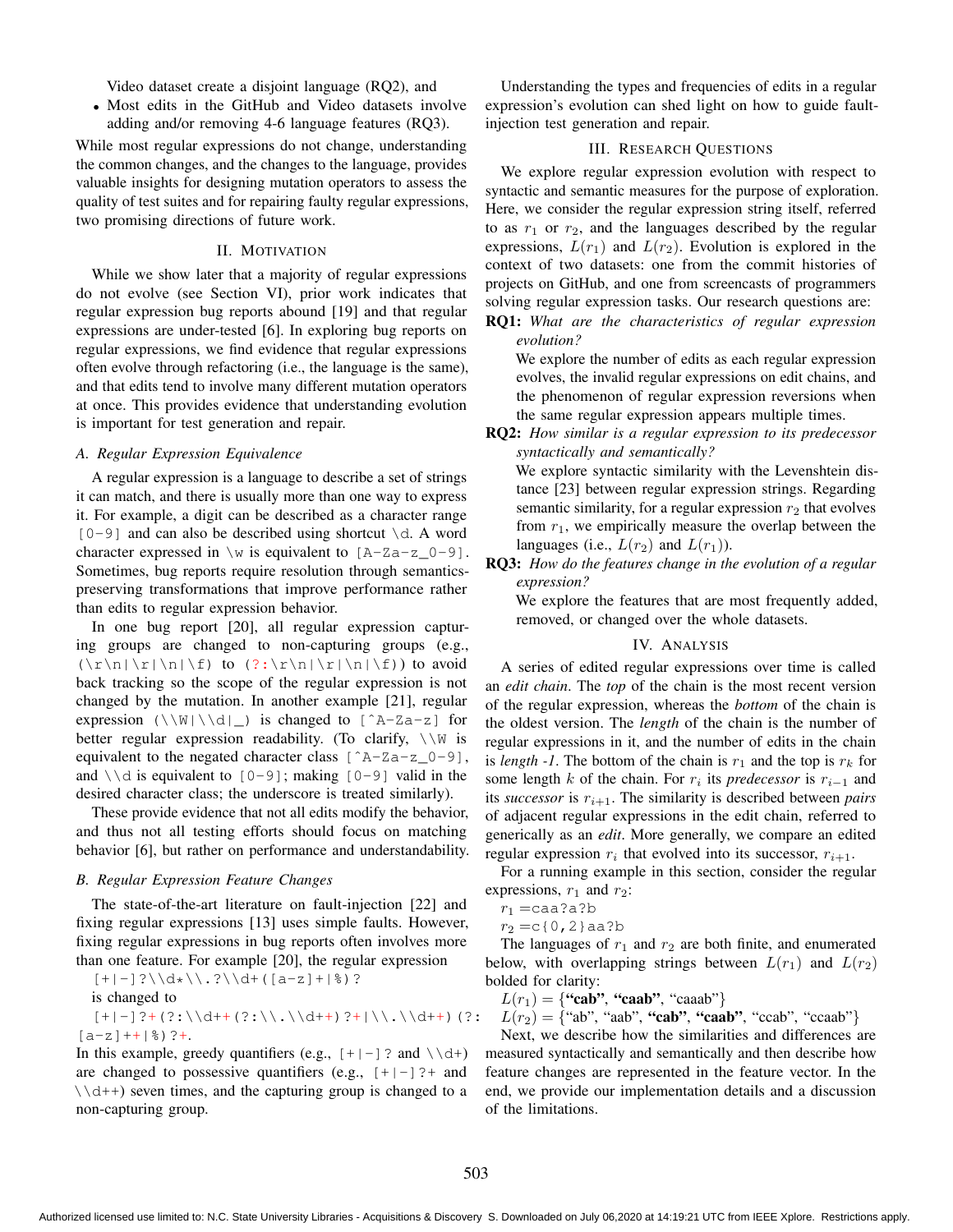

Fig. 1. Types of semantic evolution from  $r_1$  to  $r_2$ 

#### *A. Syntactic Similarity*

The syntactic similarity is measured by the distance between the literal representation of the strings. We followed the measurement of edit distance used in the work of the automatic generation of regular expressions with genetic programming [16] and thus chose Levenshtein distance.

Levenshtein distance [23] measures the syntactic distance between two strings by counting the number of character insertions, deletions, and substitutions needed to transform one regular expression into the other. In the example with  $r_1$  and  $r_2$ , the absolute Levenshtein distance between them is six. This is computed as one replacement (i.e.,  $a \rightarrow \{$ ), four additions (i.e.,  $0,2$ ) and one removals (i.e.,  $2$ ) as follows:  $ca{0,2}a?a?b$ 

### *B. Semantic Similarity*

Semantic similarity measures the amount of overlap between  $L(r_1)$  and  $L(r_2)$ . Adopting the approach from the work of Chapman and Stolee [5], we measure approximate similarity by looking at the overlap in matching strings between two regular expressions. We define the evolution of  $r_1$  to  $r_2$  by measuring three sets of strings,  $A$ ,  $B$ , and  $C$ , which are represented in the Venn Diagram in Figure 2. Formally:

 $A = L(r_1) \setminus L(r_2)$  $B = L(r_1) \cap L(r_2)$ , and

$$
D = E(T) + E(T^2), a
$$

 $C = L(r_2) \setminus L(r_1).$ 

There are five types of relationships between  $L(r_1)$  and  $L(r_2)$ , which are shown in Figure  $1^1$ . When  $L(r_1)$  is a strict subset of  $L(r_2)$ , then more matching strings are added to the language; this is called *expansion*. When  $L(r_1)$  is a strict superset of  $L(r_2)$ , this means that the language was reduced during evolution; we call this *reduction*. If there is no overlap between  $L(r_1)$  and  $L(r_2)$ , then they are *disjoint*. If  $L(r_1)$  and  $L(r_2)$ are the same, they are called *equivalent*. The final condition is a *overlap* when  $L(r_2)$  and  $L(r_1)$  share some strings, but some are removed and some are added during evolution.

Using the example:  $A = \{``caaab"\}$ 

$$
A = \{ \text{ Caad } f, \\ D = \{U_{n-1}, V_{n-1}, \ldots, V_n\}
$$

 $B = \{``cab", ``caab" \}$ , and  $C = \{$ "ab", "aab", "ccab", "ccaab"}.

Migrating from  $r_1$  to  $r_2$  involved an overlap, where all the strings in A are removed from the matching language, and all the strings in C are added. In this way,  $r_1$  and  $r_2$  are partially overlapped. We measure three metrics pertaining to the semantic evolution of regular expressions: *intersection*, *removal*, and *addition*.

<sup>1</sup>Prior work used mutation for test case generation and defined similar relationships between regular expressions, omitting disjoint [22].



Fig. 2. Notation for sets A, B and C to compute the semantic evolution from  $r_1$  to  $r_2$ .

*1) Intersection:* The Intersection between  $L(r_1)$  and  $L(r_2)$ is computed as:

$$
intersection(r_1, r_2) = \frac{|B|}{|A| + |B| + |C|}
$$

When the languages are *disjoint*,  $|B| = 0$ , and so the intersection is likewise 0. When the languages are identical, A and  $C$  are empty, so the intersection is 1. In the running example with partially intersecting languages,  $\frac{2}{1+2+4} = \frac{4}{7}$  $\frac{1}{7} = 57\%.$ 

*2) Removal:* This metric describes how much of the language of  $r_1$  is removed in the migration to  $r_2$ . Generically, the reduction from  $r_1$  to  $r_2$  is:

$$
removal(r_1, r_2) = \frac{|A|}{|A| + |B|}
$$

When the  $r_2$  is an *expansion* of  $r_1$ , the removal is 0 since  $|A| = 0$ . When the languages are disjoint, B is empty, so the removal is 1. When the languages are equivalent, A is empty so the removal is 0. In our example of overlap, removal is 1  $\frac{1}{1+2} = \frac{1}{3}$  $\frac{1}{3}$  = 33% meaning that 33% of the language of  $r_1$ was removed when evolving it to  $r_2$ .

We compute the percentage of  $L(r_1)$  that is retained in  $L(r_2)$  by  $1 - removal(r_1, r_2)$ . In this example, 67% of  $L(r_1)$ is carried forward into  $L(r_2)$ .

*3) Addition:* This metric describes how much of the language  $L(r_2)$  is new or added after evolving from  $r_1$ . It is computed as:

$$
addition(r_1, r_2) = \frac{|C|}{|B| + |C|}
$$

When  $r_2$  is disjoint from  $r_1$ , this means the addition is 1 since the entire language  $L(r_2)$  is new with respect to  $L(r_1)$ . When  $r_2$  is a subset of  $r_1$ , the addition is 0 since nothing is added to  $L(r_2)$ . In the running example, four strings were added to the language. In terms of the expansion metric,  $\frac{4}{2+4} = \frac{4}{6}$  $\frac{1}{6} = 67\%,$ meaning that 67% of the strings in  $r_2$  are new.

We compute the percentage of  $L(r_2)$  that is carried forward from  $L(r_1)$  by computing  $1-addition(r_1, r_2)$ . In this example, 33% of  $L(r_2)$  comes from  $L(r_1)$ .

#### *C. Language Features*

The language features used in a regular expression may evolve as the regular expression evolves. In the example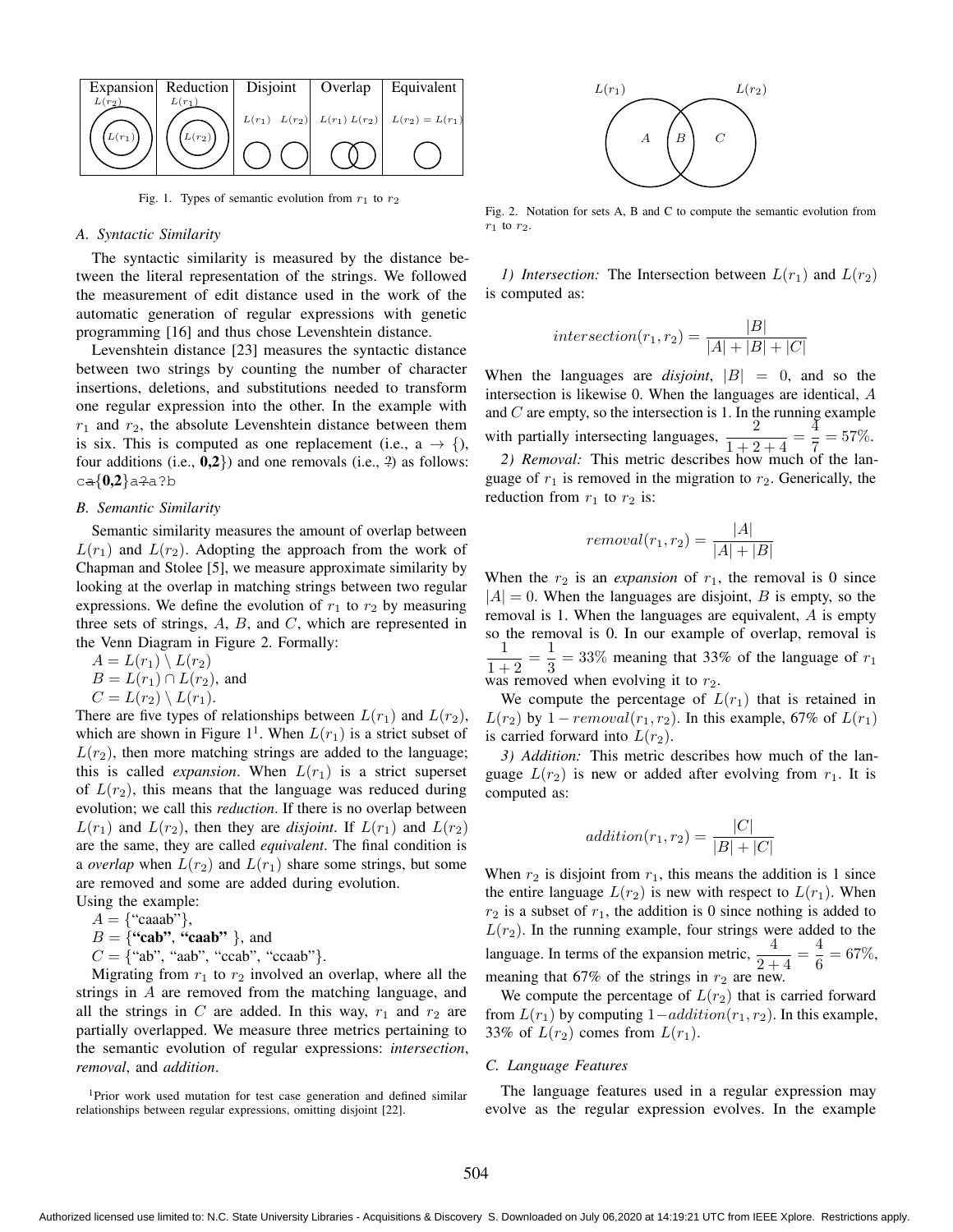

Fig. 3. Example  $r_1$  and  $r_2$  parsed into feature vectors. LIT = Literal, DBB = Double-Bounded, QST = Questionable

from  $r_1$  to  $r_2$ , one language feature was added, the doublebounded repetition (i.e.,  $\{0, 2\}$ ), or DBB for short. Adopting the abbreviations used in prior work [5], Figure 3 shows how the features change using feature vectors. We use the following metrics for feature evolution:  $F_{remove}$  is the number of language features appearing in  $r_1$  but not  $r_2$ ;  $F_{add}$  is the number of features in  $r_2$  but not  $r_1$ .

In Figure 3, the frequencies for LIT, DBB, and QST in  $r_1$ are 4, 1, and 1, respectively. Taking this example, the feature vector of LIT, DBB, and QST is *-1, 1, -1* meaning that from  $r_1$  to  $r_2$  one LIT is removed, one QST is removed, and one DBB is added. Therefore  $F_{add} = 1$  and  $F_{remove} = 2$ .

To measure the most frequently added or moved features, we keep track of each feature in the two metrics above. For DBB, it falls into  $F_{add}$  with the value of one. For LIT and QST, they both fall into  $F_{remove}$  with the value of one for each of them.

### *D. Implementation*

For the regular expressions, we use an ANTLR-based PCRE (Perl Compatible Regular Expressions) parser<sup>1</sup> to extract features used in a regular expression to create a feature vector. We use the class Levenshtein Distance provided in the Java library of Apache Commons Text [24].

For semantic distance, we approximate the language for  $L(r)$ by generating strings for r using Rex [7]. The Rex tool analyzes regular expressions using symbolic analysis. When configured as a string generation tool, it aims to generate strings inside  $L(r)$ . Using Rex, for each regular expression r, we tried to generate strings which could successfully match  $r$ . We tried  $k = 100$ ,  $k = 200$ , and  $k = 500$ ; because the difference in the distribution of regular expression edit types are negligible, we choose to present the results with  $k = 500$ .

Considering  $L(r)$  could be smaller than k, Rex tried up to five times for each  $r$  with different seeds so that the accumulated number of generated strings can get to  $k$ . But if  $|L(r)| < k$ , the total generated strings are equal to  $|L(r)|$ .

For the semantic comparison between  $r_1$  and  $r_2$ , the edit is directional, from  $r_1$  to  $r_2$ . To give the total set of all strings in both languages, we compute the union set  $L = L(r_1) \bigcup L(r_2)$ . This removed duplicates so only unique strings are considered for the analysis (i.e., if the string  $s \in L(r_1)$  and  $s \in L(r_2)$ ) for the same string s, we want to count this once). Then, we matched each string in  $L$  with  $r_1$  and  $r_2$  separately, to form sets A, B, and C, as described previously.

#### <sup>1</sup>https://github.com/bkiers/pcre-parser

# *E. Limitations*

For the semantic analysis, we note that a regular expression  $r$ could be invalid in Java regular expression syntax, or Rex may not be able to generate strings for r due to feature limitations. If either  $r_1$  or  $r_2$  is invalid in Java or contains features beyond the scope of Rex capabilities, we skipped semantic analysis. For example, an edit chain of length five  $r_1, r_2, r_3, r_4, r_5$  should have four semantic comparisons. If  $r_3$  is invalid in Java syntax, this edit chain reduces to two comparisons, between  $r_1$  and  $r_2$ , and between  $r_4$  and  $r_5$ .

For infinite languages, and languages larger than the upper bound on strings generated (i.e.,  $k = 500$ ), the approach described in Section IV-B describes an optimistic approximation of the actual similarity between regular expressions. This is a relatively common scenario due to the common presence of the KLEENE star and ADD operator in a majority of the regular expressions (see Table IV). The only sound classification is overlap; all other classifications might be the result from ignoring one or two words in one (or both) of the languages. We depend on Rex for the string generation to determine similarity and thus inherit any of its biases.

#### V. ARTIFACTS

We address research questions in this paper using two datasets. One comes from GitHub commit logs, providing a high-level view of regular expression evolution over time. The other comes from screencasts of developers solving regular expression tasks in an IDE, providing a low-level view of evolution during problem-solving tasks.

# *A. GitHub Dataset*

The history of regular expressions in GitHub projects is collected through source code commits. Since only literal regular expressions can be found statically, we are limited to the explicitly written regular expressions.

*1) Collecting Regular Expressions in Latest Version:* Our data collection starts within the 1,114 Java projects used in prior work on testing regular expression [6]. We first searched for method invocations of Pattern.compile(String regex) in latest source code version. If the argument is a literal string (as opposed to a variable), we follow the commit history of the literal string to create an edit chain for the regular expression. We filtered out the invocations in which the argument of Pattern.compile contains variables and extracted the files and the line numbers where literal regular expressions appear. For other methods, String.matches(String regex) needs to check if the caller is a String instance, and Pattern.matches(String regex, CharSequence input) contains two arguments that can vary independently; for this first data-driven exploration of regular expression evolution, we focus on the Pattern.compile() method.

There are 9,952 static invocations to Pattern.compile() in the 1,114 projects; 387 (34.74%) projects contain no literal regular expressions in their latest version and were excluded, resulting in 4,156 literal regular expressions in 727 GitHub projects; these are the tops of the edit chains.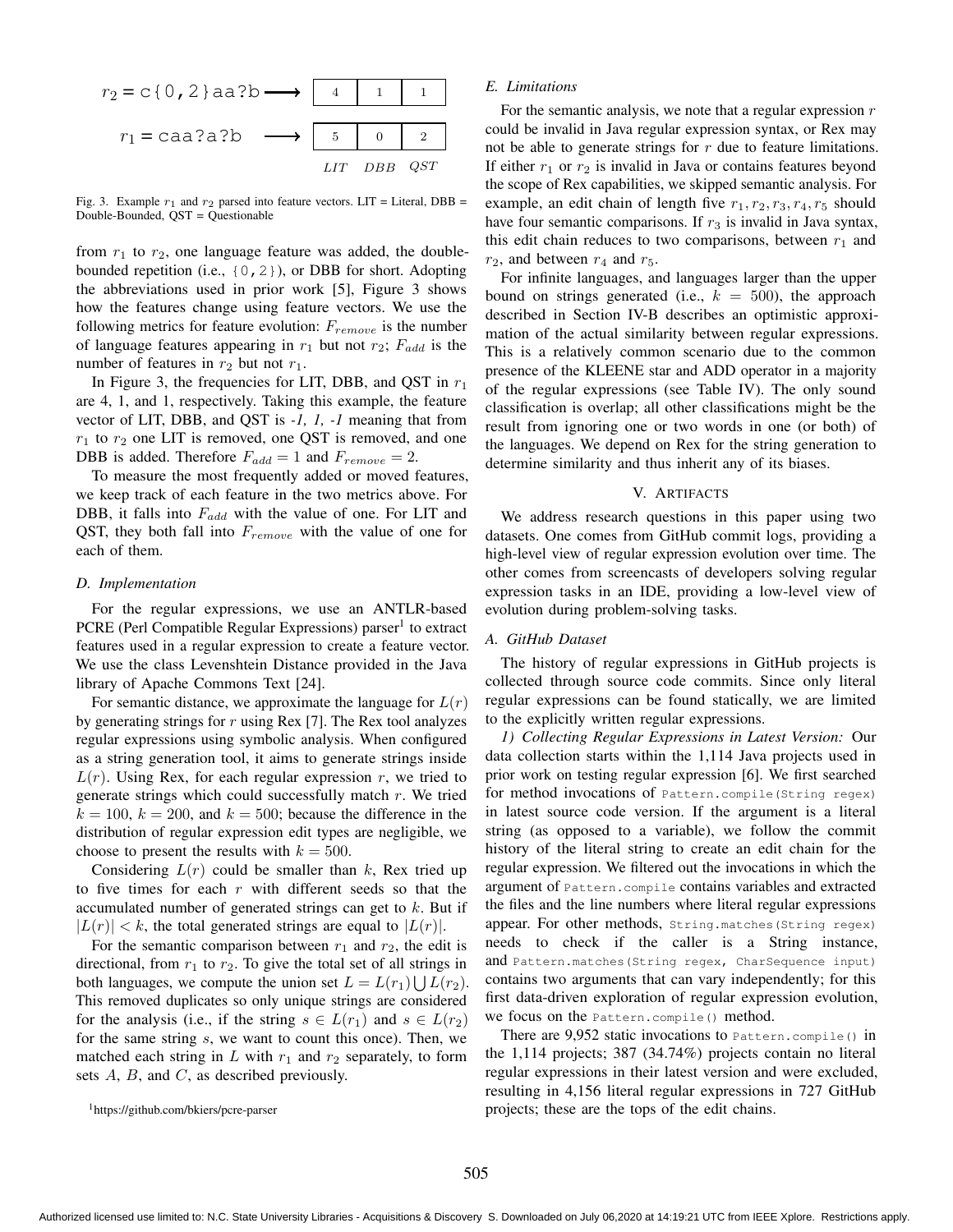*2) Building the Edit Chains:* To retrieve the commit history of each literal regular expression, we used the Git command git log -L <start>,<end>:<file>. We retained information regarding the regular expression edit, commit number, author, and date of each regular expression version. We dropped 194 (4.67%) chains for the following reasons: 1) 123 were dropped because more than one regular expressions are changed in a single commit on the chain; 2) 30 were dropped because nonliteral regular expressions exist in their history of commit changes; 3) 24 were dropped because at least one of the invocations to Pattern.compile() are multi-line statements and we failed to parse them; 4) 17 were dropped because their git log -L commands return git activities (e.g., merging files) rather than code edits.

If two adjacent regular expressions are identical to each other in syntax (e.g., something else on the source code line changed, such as a variable name), then this regular expression does not evolve; we squashed these into a single node on the edit chain. There are 144 pairs of such regular expressions. As a result, in the GitHub dataset for study, there are 3,962 edit chains containing 4,224 regular expressions from 708 GitHub projects.

# *B. Video Dataset*

We ran an exploratory lab study in which participants completed regular expression tasks in Java using the Eclipse IDE. During problem solving, we captured videos of their computer screens. Participants were free to use online resources to help them complete the tasks.

*1) Tasks:* Participants attempted up to 20 tasks each, with one hour allotted for the study. The order of tasks was randomized per participant to control for learning effects. In each task, the goal was to compose a regular expression that caused an associated JUnit test suite to pass. For example, one task asked participants to compose a regular expression that will verify that an entire string is composed of one valid email. Extra characters like whitespace before or after, or anything that would invalidate the email are not allowed. For this task, eight test cases are provided to demonstrate the desired behavior. One test case provides the test input "name@domain.com" with the expected output  $true$ , as in the e-mail address is valid. Another test case has the test input "1.2.3.4@crazy.domain.axes" and output true. For invalid examples, "www.website.com" has the expected output false. A repo with all the task data is made publicly available<sup>1</sup>.

*2) Participants:* There were 29 participants who produced usable data for this analysis (six videos had issues with recording). The participants consist of 25 undergraduate students and four graduate students with on average 4.16 years of programming experience and 3.26 years of Java experience. The survey results found that a majority of participants (76%) considered themselves as having intermediate Java programming knowledge; 20 participants (69%) have little to no experience with regular expressions.

<sup>1</sup>https://github.com/wangpeipei90/VideoRegexTasks/.

*3) Data Extraction:* The videos were manually transcribed to logs reflecting the evolution of the regular expression strings during composition on each problem. In the transcription process, we created a log for each task the participant attempted in each video. Each video was transcribed by one of the authors to ensure consistency within a log. An edit chain consists of all the regular expressions written (or copy/pasted) *and then* submitted by participants for execution (i.e., at least one test is run). In this way, a node in an edit chain is created at every test suite execution.

*4) Data Description:* In total, there are 92 edit chains containing 751 regular expressions from 25 tasks and 29 participants. Twelve pairs of identical adjacent regular expressions are squashed, resulting in 92 edit chains containing 739 regular expressions.

# VI. RQ1: REGULAR EXPRESSION EVOLUTION **CHARACTERISTICS**

We describe the characteristics of regular expression evolution through analyzing the edit chains in the datasets.

# *A. Edit Frequency of Regular Expressions*

In the GitHub dataset, the 3,962 edit chains contain 4,224 regular expressions. Among the edit chains, 3,775 (95.28%) have a length of one, indicating those regular expressions are not edited at all. Regarding the remaining 187 edit chains of 449 regular expressions, 137 contain one edit, 35 contain two edits, five contain three edits, and ten contain four edits; in total, this created 262 edits.

In Video dataset, of the 92 edit chains containing 739 regular expressions, there are 16 (17.39%) chains of length one. Regarding the remaining 76 regular expression edit chains, 11 contain one edit, eight contain two edits, seven contain three edits, four contain four edits, 12 contain five edits, and the others contain edits from six to 48. The regular expression created by participants needs on average seven changes before task completion or abandonment; this creates 647 edits.

Summary: During problem solving, developers tend to modify their regular expressions quite frequently in order to successively complete a task. However, once a regular expression is committed to a GitHub repository, edits are rare; 95% of the literal regular expressions were not edited.

### *B. Runtime Errors*

The grammar errors in a normal program source code can be highlighted in the integrated development environment (IDE) and checked during program compilation. However, the grammar errors of regular expressions in source code can only be found and thrown during program runtime.

Of the 4,224 regular expressions in the GitHub Dataset, there are nine  $(0.21\%)$  that produce runtime errors on nine  $(0.23\%)$ edit chains. Of the 739 regular expressions in the Video Dataset, there are 65 (8.80%) regular expressions that produce runtime errors in 26 (28.26%) edit chains. These impact 85 of the edits. Summary: Invalid regular expressions are rarely observed in GitHub. For the video dataset, invalid regular expressions typically appear in the early stages of evolution.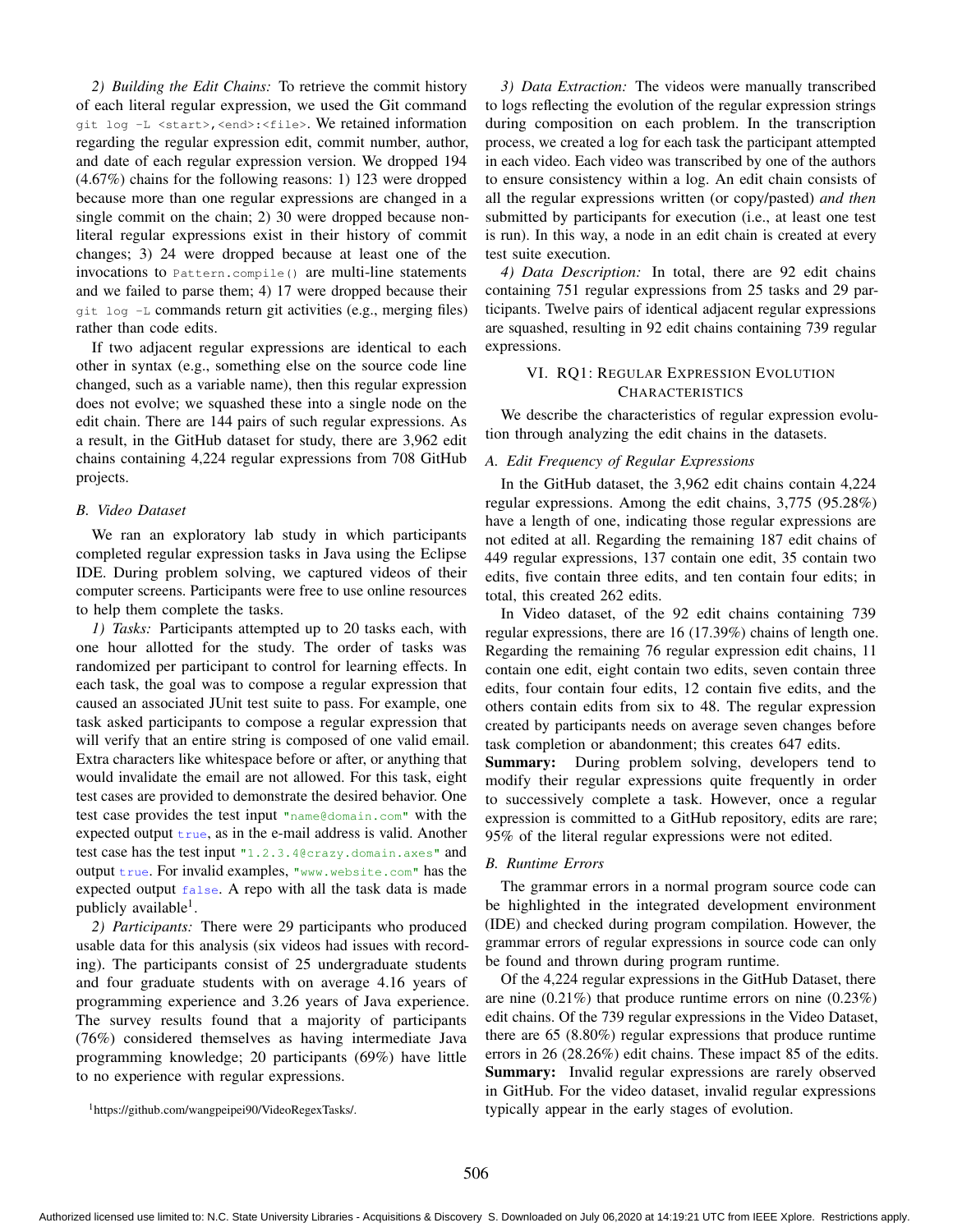TABLE I THE DISTRIBUTION OF LEVENSHTEIN DISTANCES IN BOTH GITHUB AND VIDEO EDITS (WHERE DISTANCE  $> 0$ ).

|       | Dataset Mean     | Min | 10%  | 25%  | 50%  | 75%         | 90%   | Max |
|-------|------------------|-----|------|------|------|-------------|-------|-----|
|       | $G$ itHub $9.32$ |     | 1.00 | 2.00 | 5.50 | 12.75 23.00 |       | 52  |
| Video | 6.87             | 1.  | 1.00 | 2.00 | 4.00 | 8.50        | 15.40 | 88  |
|       |                  |     |      |      |      |             |       |     |



Fig. 4. The distribution of Levenshtein distances for 262 GitHub edits (with distance  $> 0$ ) and 647 Video edits (with distance  $> 0$ ).

#### *C. Regular Expression Reversions*

Regular expression reversion describes the re-occurrence of some regular expressions after they have been modified in an earlier stage. Suppose three regular expressions  $r_i$ ,  $r_j$ , and  $r_k$  $(i < j < k)$  on the same edit chain, then the case when  $r_k$  is same as  $r_i$  but different from  $r_j$  is called a regular expression reversion.

In the GitHub dataset, there are 12 regular expression reversions on 12 edit chains; 11 reversions happened in two edits and the other one in three edits.

There are 85 cases of regular expression reversions in Video dataset. Those reversions happened on 25 edit chains; 36 (42.35%) reversions were made in two edits and 11 reversions in three edits. The number of edits in the other 38 reversions varies from four to 28.

Summary: Regular expression reversions imply that developers may repeat the same regular expression even if they have previously modified it. This is especially true for inexperienced developers since reversions are more common in the Video dataset; the high frequency possibly reflects developers' *undo* behavior. This behavior is not seen as commonly in the GitHub dataset.

#### VII. RQ2: SYNTACTIC AND SEMANTIC EVOLUTION

We explore RQ2 regarding syntactic and semantic evolution.

# *A. Syntactic Similarity*

We report on Levenshtein distance for the GitHub and Video datasets considering individual *edits*. Starting with an example, one regular expression extracted from GitHub was committed by user *ginere* in one version<sup>1</sup> and was changed by the same user in a newer version<sup>2</sup>. The original and modified regular expressions are, respectively,

 $\|\wedge\|$ DATE $\|\|$  ([a-zA-Z0-9\_]\*) $\|\wedge\|$  $\setminus$ |DATE $\setminus$ [([a-zA-Z0-9:\\- /]\*)\\]\\|

TABLE II EDIT TYPES IN GITHUB AND VIDEO DATASET WHEN  $k = 500$ 

| Dataset |                 |       |                       | Disjoint Overlap Equivalent Reduction Expansion Total |        |       |        |
|---------|-----------------|-------|-----------------------|-------------------------------------------------------|--------|-------|--------|
| GitHub  | count           | 44    |                       | 22                                                    | 20     | 106   | 209    |
|         | $\%$            | 21.05 | 10.53<br>8.13<br>9.57 | 50.72                                                 | 100.00 |       |        |
| Video   | count           | 125   | 32                    | 36                                                    | 43     | 56    | 292    |
|         | $\mathscr{A}_c$ | 42.81 | 10.96                 | 12.33                                                 | 14.73  | 19.18 | 100.00 |

The only syntactic edit is the change from  $\Box$  to :\\- /, resulting in a Levenshtein distance of five  $(\sqrt{\ } \cdot \$  is considered as one character because backslashes are escaped in Java).

In the study of GitHub dataset on Levenshtein distance, we calculated 262 regular expression edits on 187 edit chains. In Video dataset, we calculated 647 regular expression edits among 76 edit chains.

Figure 4 shows the distribution of Levenshtein distances among the edits in both dataset; Table I details the distributions of the Levenshtein distances. On average, there is a distance of 9.32 for a GitHub edit with a median of 5.50, and a distance of 6.88 for a Video edit with the median of 4.00.

Summary: The average and median Levenshtein distances in GitHub are larger than in the Video dataset. This reflects our intuition that developers try many small edits while composing and debugging a regular expression. Accordingly, the regular expressions which are committed to version control software reflect larger edits from their predecessors.

From the perspective of regular expression changes, both of the datasets have over 50% regular expression edits in which at most six characters change. Those modifications are the ones could be made automatic through regular expression mutation. However, for the other half of the regular expressions, the changes are much lager. This information suggests that when generating regular expression mutants, we should also consider ways larger changes and/or changes in multiple locations.

#### *B. Semantic Similarity*

Within each edit chain, we look at each edit and classify it according to the semantic evolution types in Figure 1. In order to compute the similarity between regular expressions, we adopt an approach from prior work [5] and use Rex [7]. We generate up to  $k = 500$  strings for each regular expression, as described in Section IV-D.

*1) Rex-generated Strings:* With  $k = 500$ , Rex tries five times with different seeds to generate 500 matching strings for every valid regular expression. The number of matching strings for regular expression  $r_i$  can be different from that for  $r_{i+1}$  because Rex could not guarantee to generate exactly 500. For the semantic distance between  $r_i$  and  $r_{i+1}$ , it requires that both are valid regular expressions and Rex are able to generate matching strings for both of them. Due to the invalid regular expressions next to the valid ones and chains of only one valid regular expressions, the total number of regular expressions involved in the semantic distance is fewer than the ones for which Rex can generate strings.

For the GitHub dataset, Rex generated matching strings for 441 out of the 446 valid regular expressions; 272 have 500

<sup>1</sup>https://github.com/ginere/ginere-site-generator/commit/7c819359 <sup>2</sup>https://github.com/ginere/ginere-site-generator/commit/248d3a25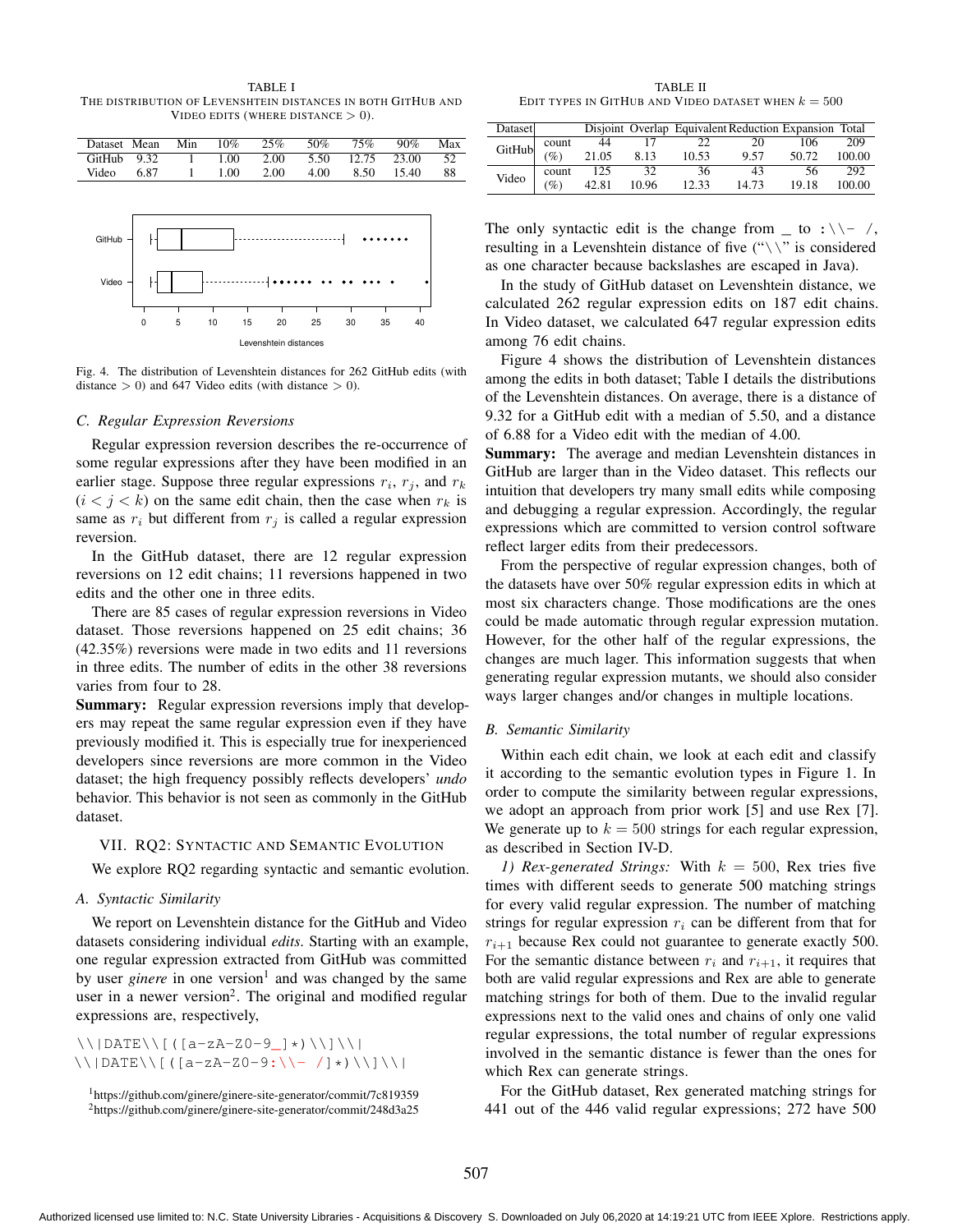TABLE III THE DISTRIBUTION OF INTERSECTION, ADDITION, REMOVAL PERCENTAGES OVER ALL TYPES OF REGULAR EXPRESSION EDITS IN GITHUB AND VIDEO DATASET WHEN K IS 500.

| Dataset |                    | Mean  | Min&10% 25% |       | 50%   | 75%    | $90\%$ &Max |
|---------|--------------------|-------|-------------|-------|-------|--------|-------------|
| GitHub  | Intersection 56.62 |       | 0.00        | 29.30 | 70.37 | 83.05  | 100.00      |
|         | Addition           | 38.98 | 0.00        | 5.06  | 26.39 | 57.58  | 100.00      |
|         | Removal            | 27.71 | 0.00        | 0.00  | 0.00  | 52.56  | 100.00      |
|         | Intersection 35.78 |       | 0.00        | 0.00  | 3.87  | 73.09  | 100.00      |
| Video   | Addition           | 56.42 | 0.00        | 0.00  | 79.75 | 100.00 | 100.00      |
|         | Removal            | 54.73 | 0.00        | 0.00  | 53.49 | 100.00 | 100.00      |



Edit type  $\Rightarrow$  Disjoint  $\Rightarrow$  Overlap  $\Rightarrow$  Equivalent  $\Rightarrow$  Reduction  $\Rightarrow$  Expansion

Dataset **GitHub** Dideo

Fig. 5. The distribution of Add, Remove, and Overlap percentages over disjoint, equal, overlap, subset and superset regular expression edits in GitHub and Video dataset when k is 500.

rex-generated matching strings while the other 169 have fewer than 500 matching strings. On average there are 432 matching strings generated for each regular expression. In total, 209 edits on 146 edit chains are studied for the GitHub dataset.

In the Video dataset, Rex generated matching strings for 393 out of 674 valid regular expressions; 102 regular expressions have 500 strings and the other 291 ones have fewer than 500 strings. On average there are 270 Rex-generated matching strings per regular expression. In total, 292 edits on 47 edit chains are studied for the Video dataset.

*2) Results:* Table II shows the number of different edit types in the GitHub and Video datasets. The most common edit is *expansion* for GitHub (50.72%); *disjoint* is the most common edit for the Video dataset (42.81%). Table III shows the distribution of intersection, addition, and removal metrics for every regular expression edit in both datasets. The average intersection value for an edit in the GitHub dataset is 56.62%, indicating that more than half of the language from an edited regular expression is sourced from its predecessor. This

makes sense as a majority of the edits fall in the *expansion* classification (Table II). In the Video dataset, only 35.78% of the language of a regular expression is sourced from its predecessor, likely lower because of the high frequency of *disjoint* edits. In the GitHub dataset, the relatively small addition and removal values indicate that the semantic change is relatively small per edit, whereas with the addition and removal values in the Video dataset are larger, on average, indicating larger semantic changes per edit.

The GitHub dataset edits represent the situations where the regular expression being modified are close to the targeted scope of strings because of their small number of edits and a high percentage of edit intersection. This indicates that the semantic edits are relatively small.

The differences can also be observed in Figure 5 which visualizes the distributions of metrics per semantic edit type. Because *disjoint* and *equivalent* has either no intersection or are completely the same, these two edit types are shown as horizontal lines at 0% and 100%. In all edit types, the intersection value of GitHub dataset is higher than that of Video dataset while the addition and removal values of GitHub dataset are always lower than of Video dataset. In the *expansion* edit type for GitHub, the average addition is 29.02%; for the video analysis, the addition is 41.52% on average. *Reduction* edits in GitHub remove an average of approximately onethird (35.55%) of the language, whereas the Video reductions remove an average of 47.08%. Average intersection numbers for *overlap*, *reduction*, and *expansion* in the GitHub edits are 45.08%, 64.45%, and 70.98% whereas the average intersection numbers for these three edit types in the Video edits are 36.67%, 52.92%, and 58.48%.

*Refactoring Analysis:* We did a further study on pairs of regular expressions classified as *equivalent*. In the GitHub dataset, 19 out of the 22 pairs are correctly classified. For the three misclassified cases, one changes the repetition time from  $[a-z0-9-]$  {1,64} to  $[a-z0-9-]$  {1,120}. This misclassification is because the length of strings generated by Rex appears to be less than 13. The other two cases change special characters in the character class, and Rex does not use those special characters in the string generation.

Among the 19 truly equivalent pairs, eight pairs are related to unnecessary character escaping (e.g., from  $((\setminus\setminus+\setminus\setminus-]) + (\cdot*)$  to  $(\setminus\setminus+\setminus\setminus-]) + (\cdot*)$  and three pairs are related to changes in capturing group representation (e.g., from  $\star \setminus \{\cdot \star \setminus \}$  to  $(\cdot \star) \setminus \setminus \cdot \star \setminus \}$ ). One removes capital characters from [aA][sS] and expresses the case sensitiveness with flag  $(2i)$  AS, and two adds and removes capital characters in  $(2i)[0-9a-fA-F]$ and  $(2i)$  [0-9a-f] while regular flag 'i' is specified for case-insensitive matching. One changes character repetition boundary  $[0-9]$   $\{1, \}$  to greedy operator  $[0-9] +$ , hence improving improves the understandability according to a regular expression comprehension study [4]. One changes the literal parentheses in character class from  $[ ( ] [ ) ]$  to escaped characters  $\(\(\set)$ . One changes the ordering on options surrounding an OR operator,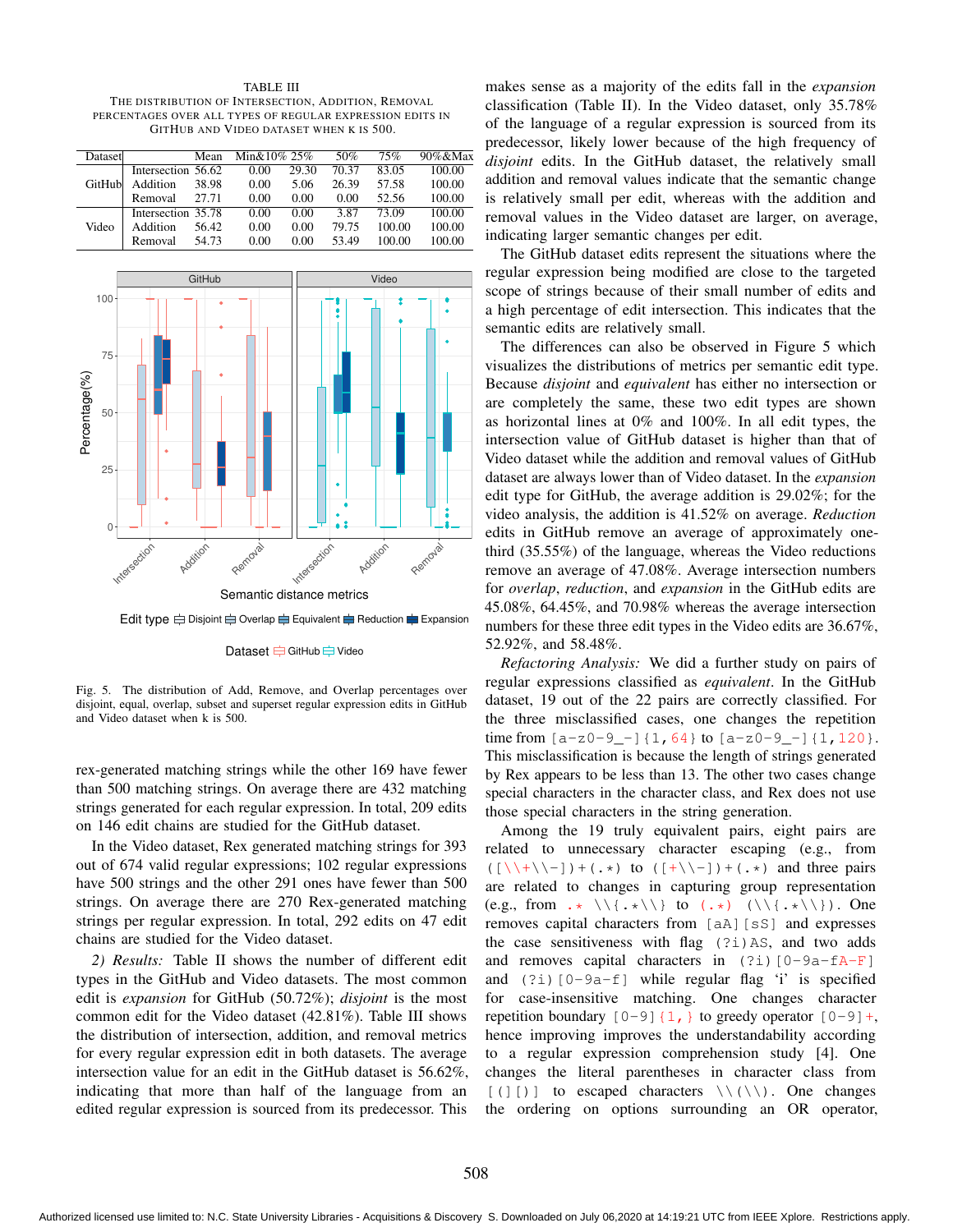from ([wdhms]|ms) to (ms|[wdhms]). For full matches (as is the case with Pattern.matches), these are identical. The final two pairs change whitespace around a .\*, from  $(2 \text{ im})$ <sup>2</sup> dry-run:  $\sqrt{s}$  (.\*)  $\sqrt{s}$  to (2im)<sup>2</sup> dry-run: (.\*) and from to  $(?im)$ <sup> $\deg$ -run:  $(.*)$  and</sup> (?im)^dry-run:(.\*) to (?im)^dry-run:(.\*)\n\*. Effectively, these are all equivalent.

In the Video dataset, 35 of the 36 pairs are correctly classified. The only misclassified case changes the whitespace characters from  $00Z*(\lbrace a-zA-Z\rbrace \ s \rbrace *)$  to  $00Z*(\lbrace a-zA-Z \rbrace *)$ . It is correctly classified as *reduction* when  $k = 1000$ .

Among the 35 truly equivalent pairs, 12 pairs are related to changes in capturing group representation, nine pairs are related to unnecessary character escaping, three are about adding or deleting anchors (e.g., from  $^{\circ}$  [.] + @ [a-zA-Z0-9-] + \\.[a-zA-Z0-9-.] + \$ to  $[.] + \mathcal{C} [a-zA-Z0-9-] + \backslash$ ,  $[a-zA-Z0-9-.]+$ four about changing OR operator alternatives which does not impact matching behaviors, such as removing one option from  $(\cdot \cdot)$   $(6.35.)$  to  $(\cdot \cdot)$ . One removes character class of single element from  $[A-Za-z0-9]$  [\s] to  $[A-Za-z0-9]$  \s. Two pairs manipulate duplicated characters in the character class between  $[(1|3|5|7|9)+(2|4|6|8|0)]$ and  $[(1||3||5||7||9)+(2||4||6||8||0)]$ possibly due to misconceptions of the differences between [] and (). Another edit changes from .\*[02468][13579].\* to .\*([02468][13579])+.\*. Although + is added, additional digits are accepted by  $\cdot$  at the beginning of these two regular expressions. One changes from  $[a-zA-z-'](\cdot \cdot \cdot)$ total $[0-9]$ to  $[a-zA-Z-']+(.*)\text{total}[0-9]$ . Although + is added, additional characters are accepted by (.\*) in the middle of these two regular expressions. In the modification from  $\hat{c}$ [a-zA-Z0-9 \\t]  $\star$ \$ to  $\hat{}$ [a-zA-Z0-9 \\d \\t]  $\star$ \$, the regular language does not change because  $\setminus \d$  is equivalent to 0-9 which exists already in the character class. The final pair changes from  $((1||3||5||7||9)+(2||4||6||8||0))$  \*  $|( (2||4||6||8||0)+(1||3||5||7||9))\star)$ 

to  $((1|13||5||7||9)(2||4||6||8||0)) +$  $|(2||4||6||8||0)(1||3||5||7||9)) +$ . This is because  $a \mid b$  contains tree alteratives: a, b, and empty strings and  $(1 \mid |3| \mid 5| \mid 7| \mid 9)$  matches not only odd digits but also empty strings. The changes of repetitions in these two regular expressions are thus counteracted by the empty strings.

Summary: Compared to the GitHub edits, the edits in the Video dataset tend to include larger semantic changes. GitHub edits represent small adjustments of the regular expression close to targeted scope.

#### TABLE IV

STATISTICS OF THE LANGUAGE FEATURES IN GITHUB AND VIDEO DATASET RANKED BY THE NUMBER OF REGULAR EXPRESSIONS IN WHICH FEATURES PRESENT (FREQ), FEATURES ARE ADDED (ADD), AND FEATURES ARE REMOVED (REMOVE).

| rank<br>nR<br>nR<br>Freq<br>Add<br>nR<br>Freq<br>Add<br>Remove<br>Remove<br>LIT<br>123<br>LIT<br>62<br>LIT<br>LIT<br>191<br>LIT<br><b>LIT</b><br>1<br>$\overline{c}$<br>53<br>27<br>95<br>CG<br><b>KLE</b><br><b>ADD</b><br>CG<br>CG<br>CG<br>$\overline{\mathbf{3}}$<br>QST<br>42<br><b>KLE</b><br><b>ADD</b><br><b>KLE</b><br>24<br><b>ANY</b><br>76<br><b>KLE</b><br>$\overline{4}$<br><b>OST</b><br>55<br><b>KLE</b><br><b>ANY</b><br>36<br>23<br><b>KLE</b><br><b>ANY</b><br><b>ANY</b> |                |
|----------------------------------------------------------------------------------------------------------------------------------------------------------------------------------------------------------------------------------------------------------------------------------------------------------------------------------------------------------------------------------------------------------------------------------------------------------------------------------------------|----------------|
|                                                                                                                                                                                                                                                                                                                                                                                                                                                                                              | nR             |
|                                                                                                                                                                                                                                                                                                                                                                                                                                                                                              | 144            |
|                                                                                                                                                                                                                                                                                                                                                                                                                                                                                              | 63             |
|                                                                                                                                                                                                                                                                                                                                                                                                                                                                                              | 53             |
|                                                                                                                                                                                                                                                                                                                                                                                                                                                                                              | 40             |
| 5<br>54<br>CCC<br>CG<br>34<br>CCC<br>22<br><b>ADD</b><br>ADD<br><b>ADD</b>                                                                                                                                                                                                                                                                                                                                                                                                                   | 37             |
| 6<br>CG<br>21<br>CCC<br>33<br>CCC<br><b>ANY</b><br><b>ADD</b><br>34<br>CCC                                                                                                                                                                                                                                                                                                                                                                                                                   | 24             |
| $\overline{7}$<br>CCC<br>33<br>17<br><b>WSP</b><br><b>WSP</b><br>27<br><b>WSP</b><br><b>RNG</b><br><b>ANY</b>                                                                                                                                                                                                                                                                                                                                                                                | 23             |
| 8<br><b>STR</b><br><b>RNG</b><br>24<br><b>DEC</b><br>12<br><b>RNG</b><br><b>OR</b><br>24<br><b>OR</b>                                                                                                                                                                                                                                                                                                                                                                                        | 15             |
| 9<br>11<br>23<br><b>END</b><br><b>OR</b><br>20<br><b>OR</b><br><b>STR</b><br><b>STR</b><br><b>RNG</b>                                                                                                                                                                                                                                                                                                                                                                                        | 15             |
| 10<br><b>NCG</b><br>13<br><b>DEC</b><br><b>END</b><br>8<br><b>WRD</b><br>21<br><b>WRD</b><br>DEC                                                                                                                                                                                                                                                                                                                                                                                             | 12             |
| <b>OST</b><br><b>NWSP</b><br>9<br>8<br><b>LZY</b><br>11<br><b>STR</b><br>DEC<br>16<br><b>RNG</b>                                                                                                                                                                                                                                                                                                                                                                                             | 11             |
| 7<br>12<br><b>NCCC</b><br>9<br>15<br><b>NCCC</b><br><b>NWSP</b><br><b>END</b><br><b>OST</b><br><b>DEC</b>                                                                                                                                                                                                                                                                                                                                                                                    | 10             |
| 13<br><b>WSP</b><br><b>WSP</b><br>8<br><b>OR</b><br><b>STR</b><br><b>END</b><br>13<br><b>END</b><br>6                                                                                                                                                                                                                                                                                                                                                                                        | 10             |
| 5<br>8<br><b>NCG</b><br>14<br><b>OR</b><br><b>WRD</b><br><b>LZY</b><br><b>RNG</b><br>12<br><b>NCCC</b>                                                                                                                                                                                                                                                                                                                                                                                       | 10             |
| $\overline{7}$<br>5<br><b>OST</b><br>12<br><b>LZY</b><br>15<br><b>WRD</b><br>DEC<br><b>LWB</b><br>WRD                                                                                                                                                                                                                                                                                                                                                                                        | 8              |
| 16<br>LZY<br><b>WNW</b><br><b>WNW</b><br><b>WNW</b><br><b>END</b><br>6<br><b>DBB</b><br>11<br>4                                                                                                                                                                                                                                                                                                                                                                                              | 8              |
| 5<br>3<br>17<br><b>SNG</b><br><b>STR</b><br><b>LZY</b><br><b>NCCC</b><br><b>NCCC</b><br>10<br>QST                                                                                                                                                                                                                                                                                                                                                                                            | $\overline{7}$ |
| $\overline{c}$<br>18<br>10<br><b>NCG</b><br><b>LZY</b><br>$\overline{4}$<br><b>SNG</b><br><b>SNG</b><br><b>SNG</b><br>NCCC                                                                                                                                                                                                                                                                                                                                                                   | 3              |
| 3<br>$\overline{c}$<br>19<br>NWSP<br>DBB<br><b>WSP</b><br>LKB<br><b>LKB</b><br><b>LKB</b><br>$\overline{4}$                                                                                                                                                                                                                                                                                                                                                                                  | 3              |
| 3<br>$\overline{c}$<br>20<br><b>DBB</b><br>OPT<br><b>BKR</b><br><b>NWRD</b><br>3<br><b>NCG</b><br><b>WRD</b>                                                                                                                                                                                                                                                                                                                                                                                 | $\overline{3}$ |
| $\overline{c}$<br>$\overline{c}$<br>21<br><b>NDEC</b><br><b>NCG</b><br>OPT<br><b>SNG</b><br><b>NDEC</b><br>$\overline{c}$<br><b>NLKA</b>                                                                                                                                                                                                                                                                                                                                                     | $\overline{c}$ |
| 22<br>$\overline{c}$<br><b>LKA</b><br><b>NCG</b><br>$\overline{c}$<br><b>LWB</b><br><b>LKA</b><br><b>LWB</b><br><b>LKA</b><br>1                                                                                                                                                                                                                                                                                                                                                              | $\overline{c}$ |
| 23<br><b>WNW</b><br>1<br><b>BKR</b><br>$\overline{c}$<br><b>LWB</b><br><b>LWB</b><br>OPT<br><b>NLKA</b><br>$\mathbf{0}$                                                                                                                                                                                                                                                                                                                                                                      | 1              |
| 24<br><b>LKA</b><br><b>SNG</b><br><b>NDEC</b><br><b>NDEC</b><br><b>LWB</b><br>$\overline{c}$<br><b>NWNW</b><br>1<br>$\mathbf{0}$                                                                                                                                                                                                                                                                                                                                                             | 1              |
| 25<br><b>NWRD</b><br>$\Omega$<br><b>LKA</b><br>$\overline{c}$<br><b>NWRD</b><br><b>NWRD</b><br>$\Omega$<br><b>NLKA</b><br><b>NDEC</b>                                                                                                                                                                                                                                                                                                                                                        | $\mathbf{0}$   |

ADD: one-or-more repetition (a+) QST: zero-or-one repetition (a?)<br>KLE: zero-or-more repetition (a $\star$ ) DBB: double bounded repetition

KLE: zero-or-more repetition (a\*) DBB: double bounded repetition (a{2,4})<br>SNG: exactly n repetition (a{3}) OR: logical or (a|b) LIT: literal character OR: logical or  $(a|b)$  LIT: literal character  $(a)$ 

#### VIII. RQ3: REGULAR EXPRESSION FEATURE CHANGES

In this section, we present our results and analysis of regular expression language feature changes in the edit chains. This can inform mutation testing or program repair.

The feature vector we use contains the 35 most frequently used features in Java regular expressions. All feature explanations except *LIT* (literal character) are defined in the work of Chapman and Stolee [5].

For the GitHub dataset, we started with 262 edits; 3 were removed due to Java runtime errors (Section VI-B) and three were removed due to PCRE parsing errors, leaving us with 256 edits. For the Video dataset, we started with 647 edits; 85 were removed due to runtime errors and four were removed due to PCRE parse errors, resulting in 558 edits for analysis.

*1) Feature Vector Edits:* We first calculated the number of regular expressions in which each feature appears. For the 4,054 regular expressions in GitHub and 660 regular expressions in Video Feature that can be parsed by PCRE. Table IV shows the results of frequency analysis for the top 25 features in the *Freq* column for the GitHub and Video Datasets.

For 237 of the GitHub edits and 536 of the Video edits, the feature vector (e.g., Figure 3) changed.  $F_{add}$  and  $F_{remove}$ are listed, alongside the number of edits impacted (*nR*). For example, 123 edits in GitHub added a literal (LIT), and 53 added a KLEENE star (KLE). The ADD feature is the third most commonly seen feature in the GitHub dataset. It is added into 34 regular expressions and ranked as the sixth most frequently added feature while it is removed from 27 regular expressions and ranked as the second most frequently

 $1$ Since Pattern.matches (String regex, CharSequence input String.matches(String regex), and Matcher.matches() by default match the entire input string to the regular expression and anchors do not affect the matching results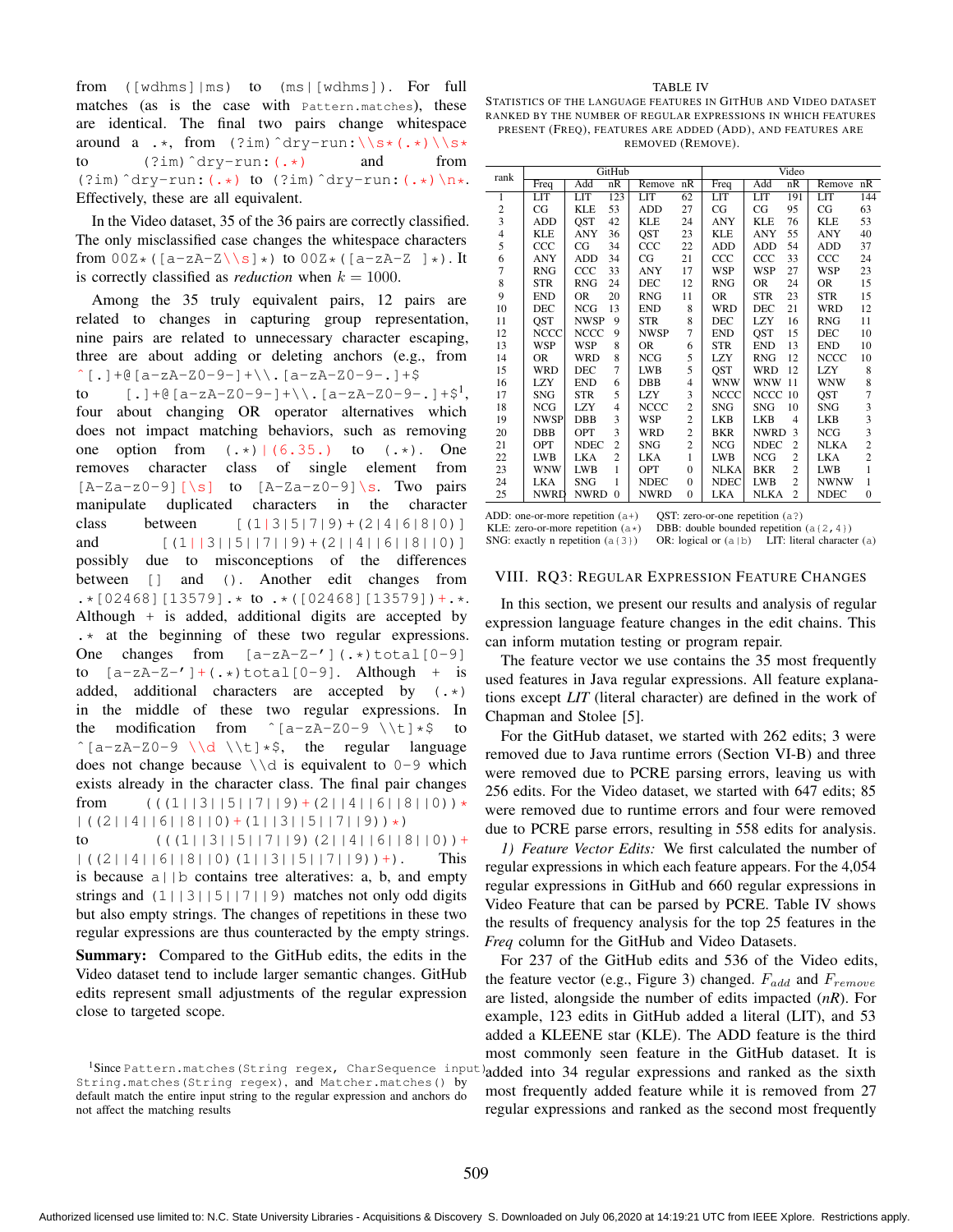| TABLE V                                                      |
|--------------------------------------------------------------|
| DISTRIBUTION OF REGULAR EXPRESSION FEATURE CHANGES AMONG 256 |
| EDITS IN GITHUB DATASET AND 558 EDITS IN VIDEO DATASET.      |

| Dataset |                                   | Mean Min 10% 25% 50% 75% 90% Max |          |          |                |             |   |    |
|---------|-----------------------------------|----------------------------------|----------|----------|----------------|-------------|---|----|
| GitHub  | $F_{add}$                         | 3.71                             |          | 0        |                |             |   | 37 |
|         | $F$ remove                        | 2.52                             | $\Omega$ | $\Omega$ | $\overline{0}$ | $\Omega$    |   | 37 |
|         | $F_{add} + F_{remove}$ 6.23 0 1 2 |                                  |          |          |                | 4           | 8 | 39 |
| Video   | $F_{add}$                         | 2.60                             | $\Omega$ | $\Omega$ | $\overline{0}$ |             |   | 73 |
|         | $F$ remove                        | 1.98                             | $\Omega$ | $\Omega$ |                | $0 \quad 1$ |   | 66 |
|         | $F_{add}$ + $F_{remove}$ 4.58 0   |                                  |          |          |                |             |   | 75 |

removed features. Assuming that the predecessor in a regular expression edit has a fault of some sort, these details can help inform the types of changes to make to a regex feature vector during fault injection for mutation testing.

Overall for every feature in both datasets, there are more regular expressions which added it than the ones which removed it. From Table V we can find that feature frequency is different between GitHub and Video. For example, on the average edit, 3.71 features are added to a regular expression and 2.52 are removed. For the video dataset, these values are smaller, with 2.6o features added and 1.98 removed. These details can help inform the frequencies of changes to make to a feature vector during fault injection for mutation testing or repair.

*2) Feature Vector Non-Edits:* The feature vector used in this study does not reflect the positions of features, nor the scope of the changes. For example, the modification from  $[\{\{\} \}]$  to  $[\{\{\} \}]$  does not change the number of feature SNG but it changes the repetition time of SNG from '2' to '5'. Similarly, the change from  $(\hat{\wedge}\\rangle f)\n$  to  $\hat{\Gamma}(\nabla\cdot\mathbf{f})$  changes the content of capturing group to exclude'ˆ', but the feature vector remains the same.

There were 19 edits in the GitHub dataset and 22 in the Video dataset for which the vectors did not change. On further inspection, the most common modification is related to backslash for character escaping (e.g., from  $\t\$  \nto \t\ impacting 10 edits in the GitHub dataset and 13 edits in the Video dataset. Other common modifications change characters to other characters (e.g., from  $\setminus \{([\setminus\{w\}\setminus\cdot]*)\setminus\}$  to  $\setminus \setminus (([\setminus \{w\}\setminus \cdot]*) \setminus \setminus),$  switch the order of characters (e.g., from  $\f\lambda$  s to  $\lambda \$  f), change repetition times (e.g., from  $[a-z0-9-]$  {1,64} to  $[a-z0-9-]$  {1,120}), change the content and position of capturing group (e.g., from  $(\hat{\wedge} \setminus f \setminus n)$  to  $(\langle \cdot \rangle \setminus f \setminus n)$ , change characters in the character class (i.e., from  $\hat{ }$  [a-zA-Z0-9 \\\\]  $\star$ \$ to ^ [a-zA-Z0-9 \\t]  $*$ \$ or change alternation option (e.g., from  $\hat{\wedge}(\lceil\frac{\ln}{n}\rceil)$  to  $\hat{\wedge}(\lceil\frac{\ln}{n}\rceil)$ .

Summary: The regular expression edits usually involve changing multiple features; adding features is more common than removing. The frequency of various features being added and being removed can be used to construct new regular expression mutation operator and guide mutation generation process. However, there are also edits that do not impact the feature vectors; escaping characters is the most common edits do not result in changes in the feature vector.

# IX. DISCUSSION

In this work, we look at the evolution of regular expressions from two perspectives, syntactic and semantic, and in two contexts, using GitHub projects with commit histories and developer during problem-solving tasks.

# *A. Implications*

Most literal regular expressions in GitHub do not evolve (Section VI), and yet, bug reports related to regular expressions abound [19]. This may indicate that our results are only limited to literal regular expressions. As we only studied literal regular expressions which still exist in the latest code versions, it does not cover the ones which are removed in previous commits.

Yet, regular expressions are under-tested [6], and most stringgeneration efforts focus on generating test inputs within the language of the regular expression (e.g., [7]). For those regular expressions that do evolve, 50% of the edits in GitHub are expansion edits (Section VII), indicating that often the original regular expression language is too restrictive. In generating test inputs, there is a need for test strings that lie outside the language of the original regular expression. One approach to this is fault injection via mutation [12]. However, to do this effectively, these faults need to be reflective of edits that developers make to regular expressions. The analysis of semantic changes in regular expression evolution suggests that in mutation testing we should focus on meaningful mutants which have a high semantic overlap with the original one. We should also pay more attention to regular expressions with multiple faults since a typical regular expression edit involves a few feature changes.

For those regular expressions that do evolve, 50% of the edits have a syntactic distance of six or fewer characters; these are most amenable to mutation testing (Section VII). Edits also impact multiple language features (Table V).

For the Video dataset, the edits tend to be smaller in terms of character modifications (Table I), but larger in terms of semantic distancing (Table III shows the intersection for Video edits is smaller than for GitHub edits). Furthermore, the edits to the feature vector tend to be smaller for the Video dataset (Table V). The Video dataset edit chains are also longer than the GitHub edit chains (Section V). Even though the Video dataset participants were largely novices, this indicates that developers likely go through many smaller iterations of edits on the regular expressions before finding one to commit.

# *B. Threats to Validity*

Internal: We measure similarity using a string-generation approach that provides an approximate measure of similarity. We also observed in Section VII-B that while Rex is a wellused and well-cited tool, sometimes it did not generate strings long enough and strings for uncommon characters. Such tool limitations have an impact on the accuracy of our results.

The regular expressions from the video analysis were collected manually. Each video was transcribed by two graduate students and merged to address any inconsistencies.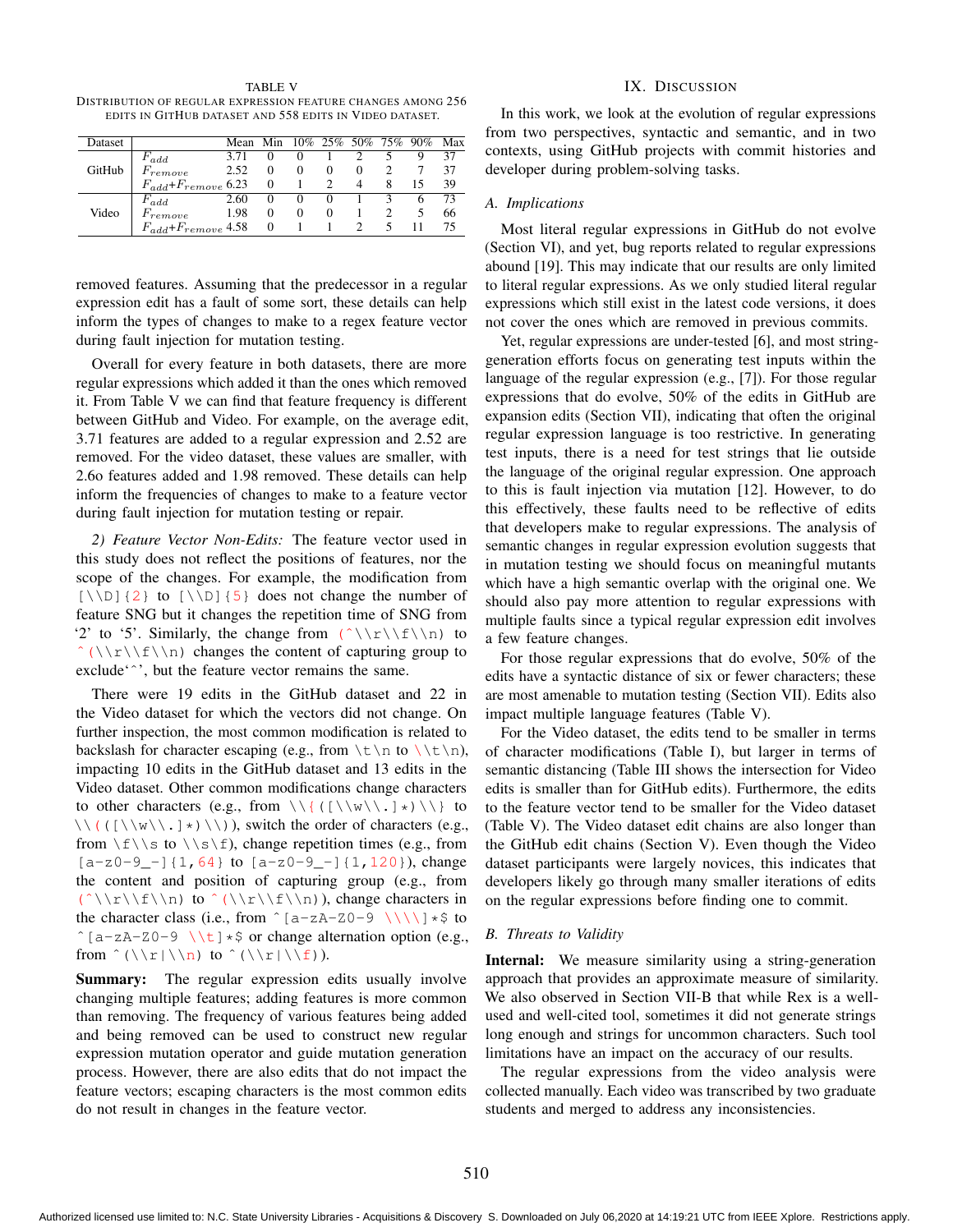We collect regular expressions from GitHub using the current version of a project at the top of the chain. Regular expressions that are removed previously in the edit history will not be included in our dataset.

External: The regular expressions collected in this project reflect a relatively small sample, in one language (Java), and may not generalize. Further, the Video dataset was collected in a lab environment and may not reflect how developers actually compose regular expressions. While further study is needed, we do note that the common language features are consistent with prior work that explored regular expressions in another language [5].

The literal regular expressions we collected are restricted to Pattern.compile(...). Regular expressions with explicit flags to that method are excluded as well. Other Java methods which also accept literal regular expressions are not included in GitHub dataset.

# *C. Opportunities For Future Work*

Mutation Testing: One big motivation of studying regular expression evolution is to apply empirical knowledge to mutation testing of regular expressions. The difference between GitHub and Video dataset suggest we try different mutation strategies according to the stage of software development. We can define mutation operators depending on the changes among regular expression features and inside each regular expression feature. The priority of various mutants can be ranked according to their syntactic and semantic distance.

Regular Expression Comprehension: Most of the equivalent edits (Section VII-B2) are not reflected in prior work, with one exception (i.e.,  $[0-9] \{1, \}$  to  $[0-9] +$  is the same as a L1 to L3 transformation [25]). This provides future opportunities to assess comprehension of edits that reflect source code history. String-generation Tool: The intersection of regular expression edits is less than 60%, indicating the string-generation tool should generate a certain percentage of strings not matching to the regular expression but matching to its mutants.

#### X. RELATED WORK

Theoretical regular expression evolution has been studied in research. The regular expression can be created from a large number of labeled strings [14]–[16] or generated according to an existing one [26]–[28]. However, in these studies, mutation operators are defined according to genetic programming or grammatical evolution. The actual mutations performed by developers are unknown and not considered. Thus, this paper explores empirical regular expression changes and establishes the basis for the later study on practical regular expression mutation operators.

Another well-studied topic is source code evolution. Software evolves through a number of source code changes and the evolution has been analyzed at levels of granularity different from added or deleted lines [29], [30]. Early studies are focused on identifying semantic and syntactic code changes [31]– [33]. Recent studies are focused on predicting defects or vulnerabilities through code changes. For example, a file with

many changes is more likely to be vulnerable than an unchanged file. The concept of the *code churn* metric was introduced as a means to measure the impact of code changes [34]. Together with other information (e.g., complexity, developer activity metrics), code churn are used to predict security vulnerability, software failures and defects [35]–[40]. Some other study in source code evolution includes code clones [41], [42] and crosscutting concerns [43]–[46]. For regular expressions, we borrow the concept of code churn and measure regular expression evolution by calculating the Levenshtein distance. We do not, however, have a measure of regular expression faultiness to tie together edit distance with fault-proneness; exploring that is left for future work.

Also related to syntactic and semantic evolution is the regular expression similarity. Rot, et al. proved regular expression language equivalence and the inclusion of DFAs that represent a subset of regular expression features [47], though no implementation is available. Dulucq, et al., defined tree edit distances [48] that can be applied to regular expression parse trees, which complements recent work proving that parse tree subsumption implies language subsumption [49]. Wang, et al. worked to cluster patterns by syntactic similarity [50], and others have worked to enumerate strings of regular expressions [7], [51]. These efforts toward computing and understanding regular expression similarity are valuable but lack available implementations.

Other regular expression research includes algorithms and tools to generate test cases with regular expressions [22], [52], [53], generating regular expressions for DNA sequences [54] and matching patterns. Enhancing regular expression pattern matching and processing speed is a common focus as well [55]–[58]. Regular expression features, refactoring, and comprehension have been the subject of recent work [5], [25], but exploring how regular expressions evolve is new to the literature.

### XI. CONCLUSIONS

In this work, we explore how regular expressions evolve through two lenses, GitHub commits and tested regular expressions during problem-solving tasks (called the Video dataset). We find that the GitHub regular expression edits are syntactically larger but semantically smaller than the Video dataset. The edit chains in the Video dataset are longer than the GitHub edit chains, indicating that developers may go through multiple iterations prior to committing a regular expression to a repository. The most common change to the scope of the regular expression in GitHub is to expand the matching language, which motivates the use of mutation operators to generate strings outside the original language for testing. Our results provide insights on the types and frequencies of edits that occur in regular expressions and can be used to guide mutation operators that reflect developer practices.

#### ACKNOWLEDGMENT

This work is supported in part by NSF-SHF #1714699, #1749936 and #1645136.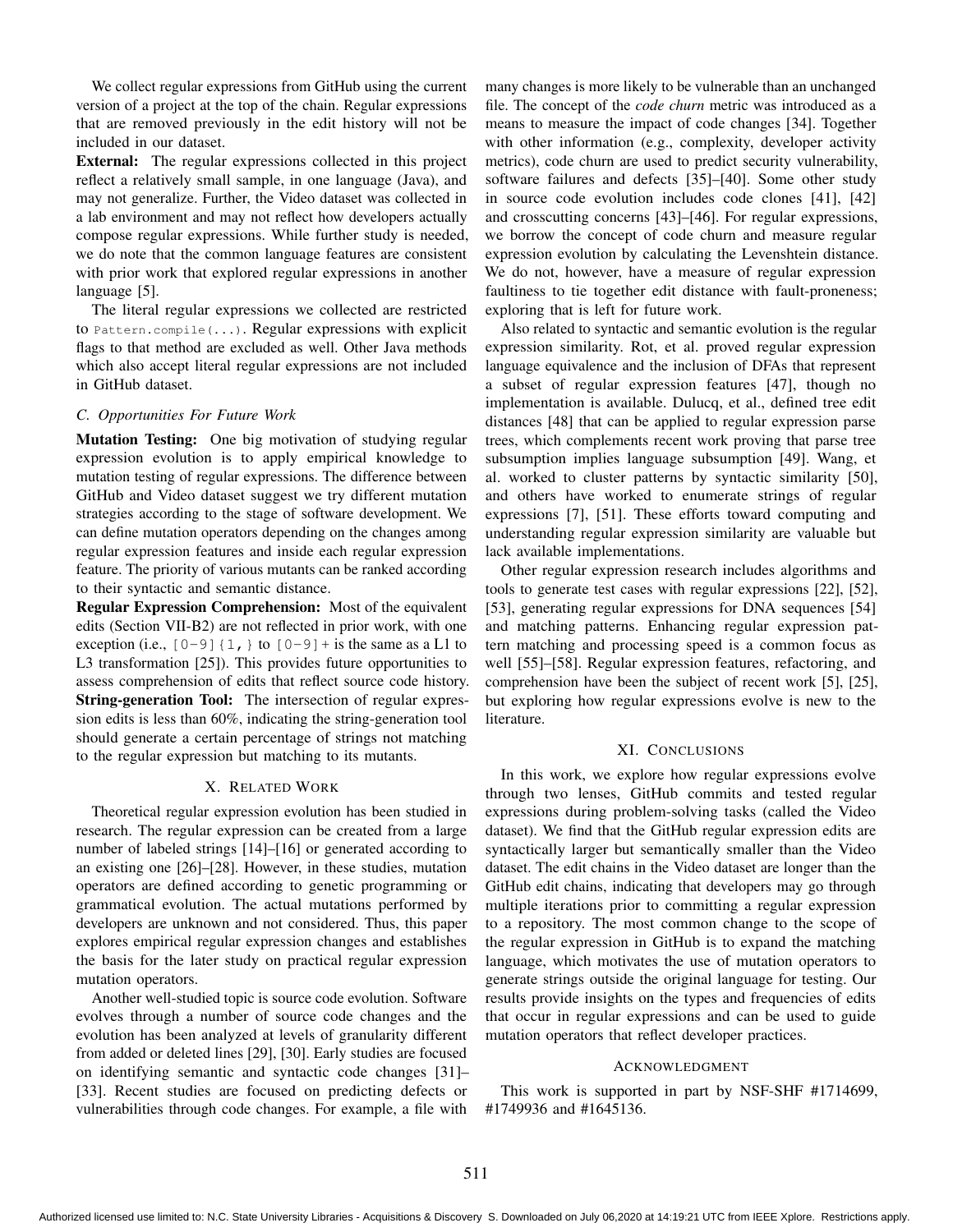#### **REFERENCES**

- [1] A. N. Arslan, "Multiple sequence alignment containing a sequence of regular expressions," in *Computational Intelligence in Bioinformatics and Computational Biology, 2005. CIBCB'05. Proceedings of the 2005 IEEE Symposium on*. IEEE, 2005, pp. 1–7.
- [2] A. S. Yeole and B. B. Meshram, "Analysis of different technique for detection of sql injection," in *Proceedings of the International Conference & Workshop on Emerging Trends in Technology*, ser. ICWET '11. New York, NY, USA: ACM, 2011, pp. 963–966. [Online]. Available: http://doi.acm.org/10.1145/1980022.1980229
- [3] S. Y. Lee, W. L. Low, and P. Y. Wong, "Learning fingerprints for a database intrusion detection system," in *European Symposium on Research in Computer Security*. Springer, 2002, pp. 264–279.
- [4] C. Chapman, P. Wang, and K. T. Stolee, "Exploring regular expression comprehension," in *Proceedings of the 32nd IEEE/ACM International Conference on Automated Software Engineering*. IEEE Press, 2017, pp. 405–416.
- [5] C. Chapman and K. T. Stolee, "Exploring regular expression usage and context in python," in *Proceedings of the 25th International Symposium on Software Testing and Analysis*. ACM, 2016, pp. 282–293.
- [6] P. Wang and K. T. Stolee, "How well are regular expressions tested in the wild?" in *European Software Engineering Conference and the ACM SIGSOFT Symposium on the Foundations of Software Engineering (ESEC/FSE)*. ACM, 2018.
- [7] M. Veanes, P. De Halleux, and N. Tillmann, "Rex: Symbolic regular expression explorer," in *Software Testing, Verification and Validation (ICST), 2010 Third International Conference on*. IEEE, 2010, pp. 498–507.
- [8] A. Møller, "dk.brics.automaton finite-state automata and regular expressions for Java," 2017, http://www.brics.dk/automaton/.
- [9] "exrex 0.5.2 documentation," https://exrex.readthedocs.io/.
- [10] A. Kiezun, V. Ganesh, S. Artzi, P. J. Guo, P. Hooimeijer, and M. D. Ernst, "Hampi: A solver for word equations over strings, regular expressions, and context-free grammars," *ACM Trans. Softw. Eng. Methodol.*, vol. 21, no. 4, pp. 25:1–25:28, Feb. 2013. [Online]. Available: http://doi.acm.org/10.1145/2377656.2377662
- [11] A. Kiezun, V. Ganesh, P. J. Guo, P. Hooimeijer, and M. D. Ernst, "Hampi: a solver for string constraints," in *Proceedings of the eighteenth international symposium on Software testing and analysis*. ACM, 2009, pp. 105–116.
- [12] P. Arcaini, A. Gargantini, and E. Riccobene, "Mutrex: A mutation-based generator of fault detecting strings for regular expressions," in *Software Testing, Verification and Validation Workshops (ICSTW), 2017 IEEE International Conference on*. IEEE, 2017, pp. 87–96.
- [13] ——, "Interactive testing and repairing of regular expressions," in *IFIP International Conference on Testing Software and Systems*. Springer, 2018, pp. 1–16.
- [14] Y. Li, R. Krishnamurthy, S. Raghavan, S. Vaithyanathan, and H. Jagadish, "Regular expression learning for information extraction," in *Proceedings of the Conference on Empirical Methods in Natural Language Processing*. Association for Computational Linguistics, 2008, pp. 21–30.
- [15] A. Bartoli, A. De Lorenzo, E. Medvet, and F. Tarlao, "Inference of regular expressions for text extraction from examples," *IEEE Transactions on Knowledge and Data Engineering*, vol. 28, no. 5, pp. 1217–1230, 2016.
- [16] A. Bartoli, G. Davanzo, A. De Lorenzo, M. Mauri, E. Medvet, and E. Sorio, "Automatic generation of regular expressions from examples with genetic programming," in *Proceedings of the 14th annual conference companion on Genetic and evolutionary computation*. ACM, 2012, pp. 1477–1478.
- [17] X. B. D. Le, D. Lo, and C. Le Goues, "History driven program repair," in *Software Analysis, Evolution, and Reengineering (SANER), 2016 IEEE 23rd International Conference on*, vol. 1. IEEE, 2016, pp. 213–224.
- [18] "Outage postmortem july 20, 2016," http://stackstatus.net/post/ 147710624694/outage-postmortem-july-20-2016.
- [19] E. Spishak, W. Dietl, and M. D. Ernst, "A type system for regular expressions," in *Proceedings of the 14th Workshop on Formal Techniques for Java-like Programs*, ser. FTfJP '12. York, NY, USA: ACM, 2012, pp. 20–26. [Online]. Available: http://doi.acm.org/10.1145/2318202.2318207
- [20] "Improve regex to avoid backtrack and to use non-capturing groups," https://github.com/SonarSource/sonar-css/pull/110/.
- [21] "Fixed the regex," https://github.com/CaszGamerMD/NootSpeak/pull/14/.
- [22] P. Arcaini, A. Gargantini, and E. Riccobene, "Fault-based test generation for regular expressions by mutation," *Software Testing, Verification and Reliability*, 2018. [Online]. Available: https://onlinelibrary.wiley.com/ doi/abs/10.1002/stvr.1664
- [23] V. Levenshtein, "Binary Codes Capable of Correcting Deletions, Insertions and Reversals," *Soviet Physics Doklady*, vol. 10, p. 707, 1966.
- [24] "Apache commons text," https://commons.apache.org/proper/commonstext/.
- [25] C. Chapman, P. Wang, and K. T. Stolee, "Exploring regular expression comprehension," in *Proceedings of the 32Nd IEEE/ACM International Conference on Automated Software Engineering*, ser. ASE 2017. Piscataway, NJ, USA: IEEE Press, 2017, pp. 405–416. [Online]. Available: http://dl.acm.org/citation.cfm?id=3155562.3155616
- [26] A. Cetinkaya, "Regular expression generation through grammatical evolution," in *Proceedings of the 9th Annual Conference Companion on Genetic and Evolutionary Computation*, ser. GECCO '07. New York, NY, USA: ACM, 2007, pp. 2643–2646. [Online]. Available: http://doi.acm.org/10.1145/1274000.1274089
- [27] A. González-Pardo, D. F. Barrero, D. Camacho, and M. D. R-Moreno, "A case study on grammatical-based representation for regular expression evolution," in *Trends in Practical Applications of Agents and Multiagent Systems*, Y. Demazeau, F. Dignum, J. M. Corchado, J. Bajo, R. Corchuelo, E. Corchado, F. Fernández-Riverola, V. J. Julián, P. Pawlewski, and A. Campbell, Eds. Berlin, Heidelberg: Springer Berlin Heidelberg, 2010, pp. 379–386.
- [28] M. O'Neill and C. Ryan, "Grammatical evolution," *IEEE Transactions on Evolutionary Computation*, vol. 5, no. 4, pp. 349–358, Aug 2001.
- [29] I. Neamtiu, J. S. Foster, and M. Hicks, "Understanding source code evolution using abstract syntax tree matching," *ACM SIGSOFT Software Engineering Notes*, vol. 30, no. 4, pp. 1–5, 2005.
- [30] G. Canfora, L. Cerulo, and M. Di Penta, "Identifying changed source code lines from version repositories." in *MSR*, vol. 7, 2007, p. 14.
- [31] S. Horwitz, "Identifying the semantic and textual differences between two versions of a program," in *Proceedings of the ACM SIGPLAN 1990 Conference on Programming Language Design and Implementation*, ser. PLDI '90. New York, NY, USA: ACM, 1990, pp. 234–245. [Online]. Available: http://doi.acm.org/10.1145/93542.93574
- [32] W. Yang, "Identifying syntactic differences between two programs," *Software: Practice and Experience*, vol. 21, no. 7, pp. 739–755, 1991.
- [33] D. Jackson, D. A. Ladd et al., "Semantic diff: A tool for summarizing the effects of modifications." in *ICSM*, vol. 94, 1994, pp. 243–252.
- [34] J. C. Munson and S. G. Elbaum, "Code churn: A measure for estimating the impact of code change," in *Proceedings of the International Conference on Software Maintenance*, ser. ICSM '98. Washington, DC, USA: IEEE Computer Society, 1998, pp. 24–. [Online]. Available: http://dl.acm.org/citation.cfm?id=850947.853326
- [35] A. Meneely, L. Williams, W. Snipes, and J. Osborne, "Predicting failures with developer networks and social network analysis," in *Proceedings of the 16th ACM SIGSOFT International Symposium on Foundations of Software Engineering*, ser. SIGSOFT '08/FSE-16. New York, NY, USA: ACM, 2008, pp. 13–23. [Online]. Available: http://doi.acm.org/10.1145/1453101.1453106
- [36] Y. Shin, A. Meneely, L. Williams, and J. A. Osborne, "Evaluating complexity, code churn, and developer activity metrics as indicators of software vulnerabilities," *IEEE Trans. Softw. Eng.*, vol. 37, no. 6, pp. 772–787, Nov. 2011. [Online]. Available: http://dx.doi.org/10.1109/ TSE.2010.81
- [37] E. Giger, M. Pinzger, and H. C. Gall, "Comparing fine-grained source code changes and code churn for bug prediction," in *Proceedings of the 8th Working Conference on Mining Software Repositories*, ser. MSR '11. New York, NY, USA: ACM, 2011, pp. 83–92. [Online]. Available: http://doi.acm.org/10.1145/1985441.1985456
- [38] P. Knab, M. Pinzger, and A. Bernstein, "Predicting defect densities in source code files with decision tree learners," in *Proceedings of the 2006 International Workshop on Mining Software Repositories*, ser. MSR '06. New York, NY, USA: ACM, 2006, pp. 119–125. [Online]. Available: http://doi.acm.org/10.1145/1137983.1138012
- [39] A. Hovsepyan, R. Scandariato, W. Joosen, and J. Walden, "Software vulnerability prediction using text analysis techniques," in *Proceedings of the 4th International Workshop on Security Measurements and Metrics*, ser. MetriSec '12. New York, NY, USA: ACM, 2012, pp. 7–10. [Online]. Available: http://doi.acm.org/10.1145/2372225.2372230